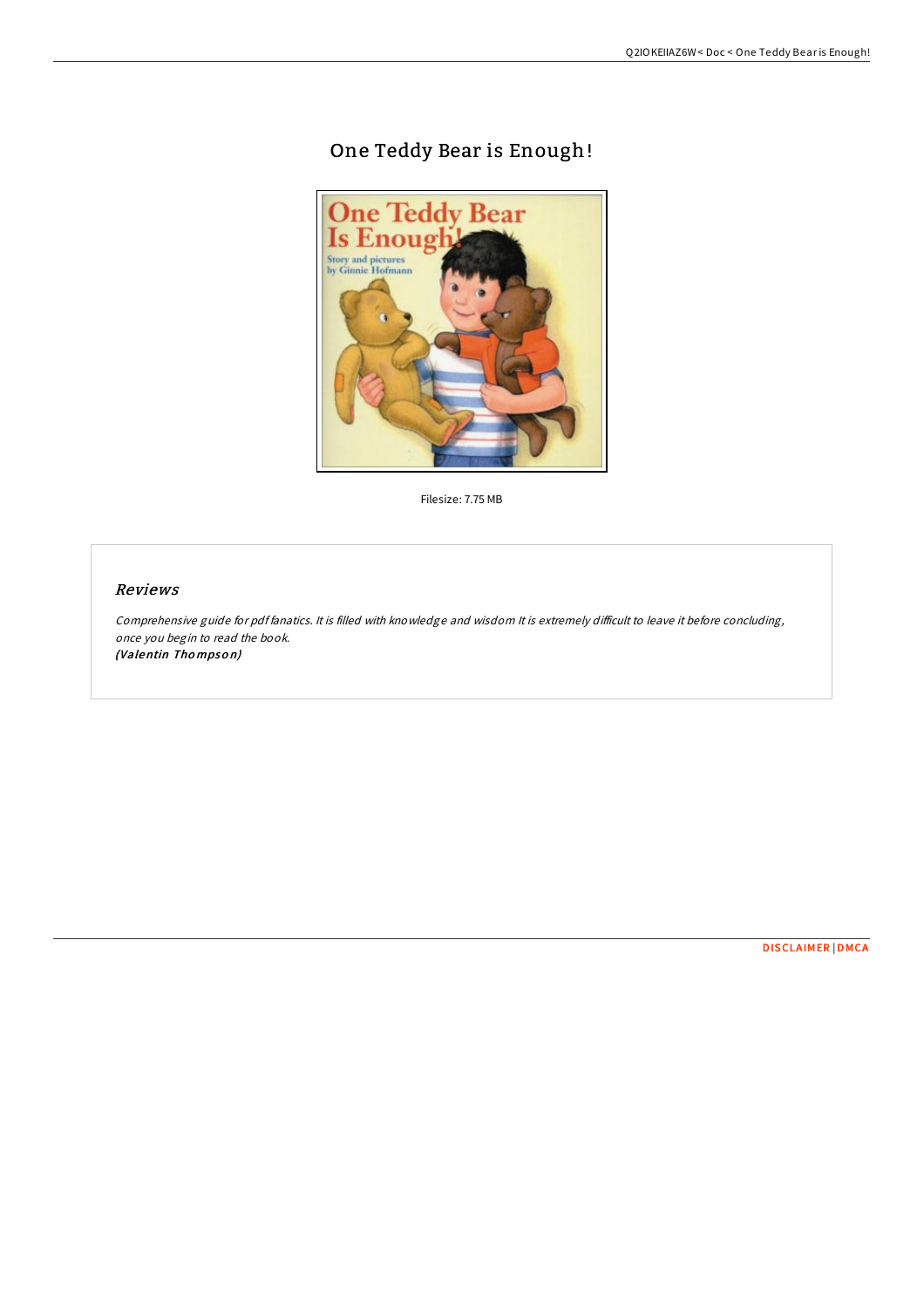# ONE TEDDY BEAR IS ENOUGH!



Reverie Publishing. Paperback. Book Condition: new. BRAND NEW, One Teddy Bear is Enough!, Ginnie Hofmann, Ages 4-8. Andy is hoping for a toy rocket ship for his birthday. When Grandma sends a teddy bear instead, he is unhappy and disappointed. But a nightmare adventure turns Andy and the teddy bear, Arthur into fast friends. First published in 1978, Ginnie Hofmann's story of 'Who Wants an Old Teddy Bear?' lead to four more books, all of them starring Andy and Arthur in their further adventures Now back in print, and collected together for the first time, this charming quintet of stories, told in simple language and accompanied by Ms Hofmann's appealing artwork, is sure to delight a new generation of young readers.

 $_{\rm PDF}$ Read One Teddy Bear is Enough! [Online](http://almighty24.tech/one-teddy-bear-is-enough.html) **Download PDF One Teddy [Bear](http://almighty24.tech/one-teddy-bear-is-enough.html) is Enough!**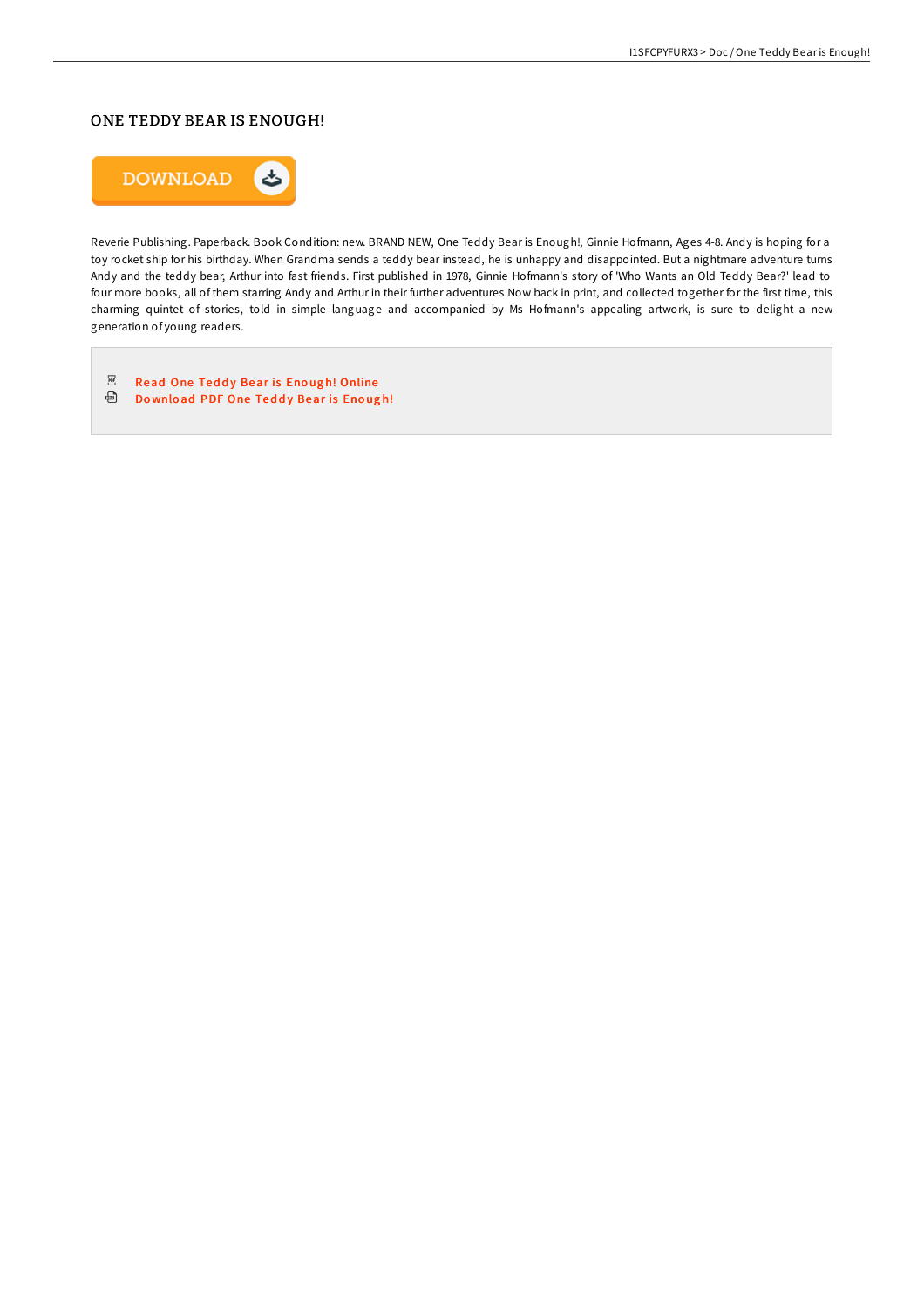### **Other PDFs**

Christmas Favourite Stories: Stories + Jokes + Colouring Book: Christmas Stories for Kids (Bedtime Stories for Ages 4-8): Books for Kids: Fun Christmas Stories, Jokes for Kids, Children Books, Books for Kids, Free Stories (Christmas Books for Children) (P

Createspace Independent Publishing Platform, United States, 2015. Paperback. Book Condition: New. 203 x 127 mm. Language: English. Brand New Book \*\*\*\*\* Print on Demand \*\*\*\*\*. Merry Xmas! Your kid will love this adorable Christmas book... **Save Document**»

Klara the Cow Who Knows How to Bow (Fun Rhyming Picture Book/Bedtime Story with Farm Animals about Friendships, Being Special and Loved. Ages 2-8) (Friendship Series Book 1)

Createspace, United States, 2015. Paperback. Book Condition: New. Apoorva Dingar (illustrator). Large Print. 214 x 149 mm. Language: English. Brand New Book \*\*\*\*\* Print on Demand \*\*\*\*\*. Klara is a little different from the other... Save Document »

#### Short Stories Collection I: Just for Kids Ages 4 to 8 Years Old

2013. PAP. Book Condition: New. New Book. Delivered from our UK warehouse in 3 to 5 business days. THIS BOOK IS PRINTED ON DEMAND. Established seller since 2000. Save Document»

#### Short Stories Collection II: Just for Kids Ages 4 to 8 Years Old

2013. PAP. Book Condition: New. New Book. Delivered from our UK warehouse in 3 to 5 business days. THIS BOOK IS PRINTED ON DEMAND. Established seller since 2000.

Save Document»

#### Short Stories Collection III: Just for Kids Ages 4 to 8 Years Old

2013. PAP. Book Condition: New. New Book. Delivered from our UK warehouse in 3 to 5 business days. THIS BOOK IS PRINTED ON DEMAND. Established seller since 2000.

**Save Document**»